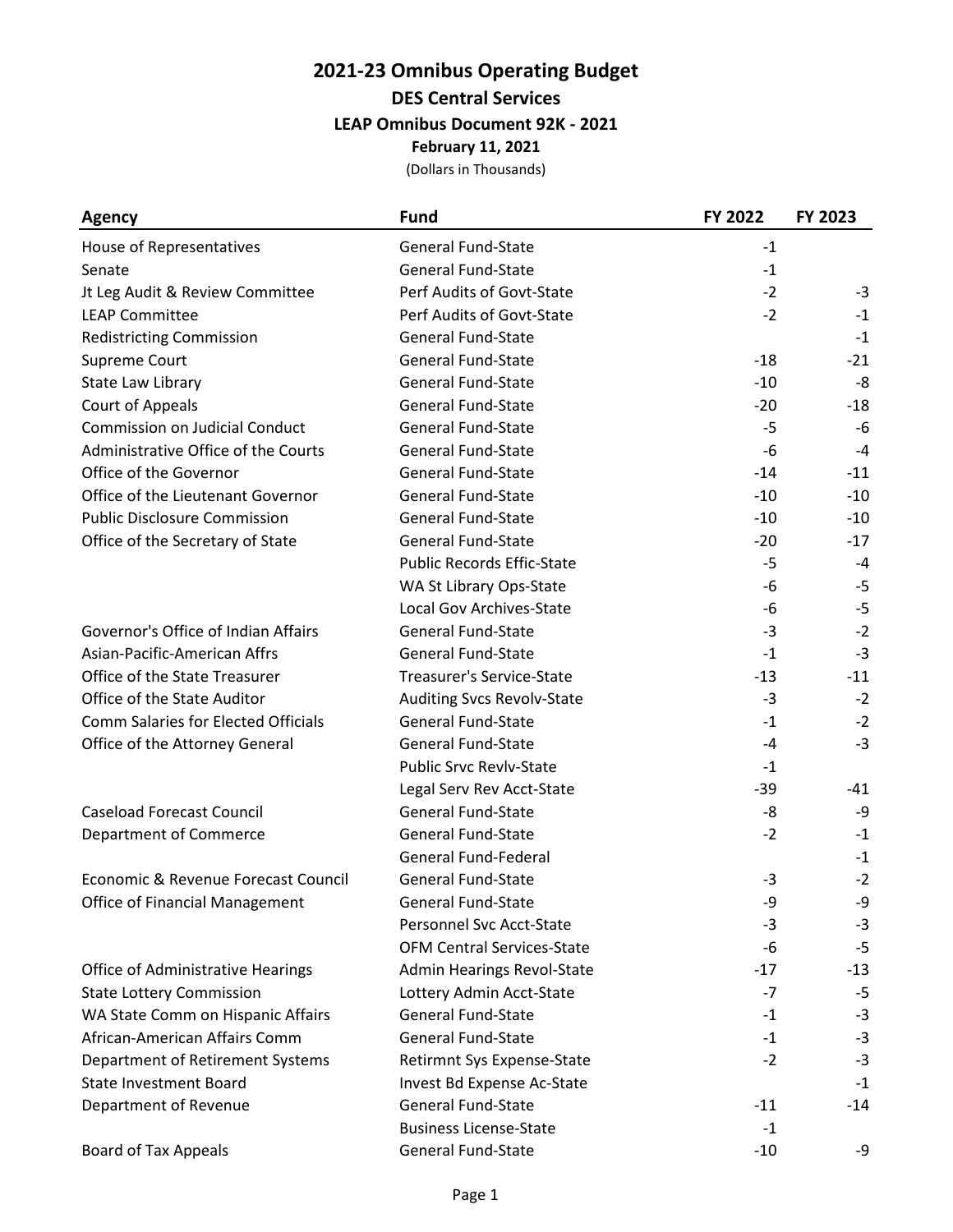### **2021-23 Omnibus Operating Budget DES Central Services LEAP Omnibus Document 92K - 2021 February 11, 2021**

| <b>Agency</b>                             | <b>Fund</b>                       | FY 2022 | FY 2023 |
|-------------------------------------------|-----------------------------------|---------|---------|
| Minority & Women's Business Enterp        | Minority & Business-State         | $-15$   | $-14$   |
| Office of Insurance Commissioner          | Insurance Comm Regul-State        | $-5$    | -6      |
| <b>Consolidated Technology Services</b>   | <b>CTS Revolving Acct-State</b>   | $-1$    | $-1$    |
| <b>State Board of Accountancy</b>         | <b>CPA Account-State</b>          | $-5$    | $-5$    |
| Bd of Reg Prof Eng & Land Surveyors       | Profess Engineers'-State          | $-2$    | $-1$    |
| <b>Forensic Investigations Council</b>    | Death Investigations-State        | $-1$    |         |
| <b>Liquor and Cannabis Board</b>          | Dedicated Marijuana-State         | $-1$    |         |
|                                           | Liquor Revolving Acc-State        | $-3$    | $-5$    |
| Utilities and Transportation Comm         | <b>Public Srvc Revlv-State</b>    | $-2$    | $-1$    |
| Board for Volunteer Firefighters          | Volun Firefighters-State          | $-1$    | $-1$    |
| <b>Military Department</b>                | <b>General Fund-State</b>         | $-2$    | $-1$    |
| <b>Public Employment Relations Comm</b>   | <b>General Fund-State</b>         | $-2$    | $-2$    |
|                                           | Personnel Svc Acct-State          | $-2$    | $-1$    |
| Archaeology & Historic Preservation       | <b>General Fund-State</b>         | $-16$   | $-15$   |
| WA State Health Care Authority            | <b>General Fund-State</b>         | $-7$    | -6      |
|                                           | <b>General Fund-Federal</b>       | -9      | $-7$    |
|                                           | St Hlth Care Admn Ac-State        |         | $-1$    |
|                                           | School Employees' In-State        |         | $-1$    |
| Human Rights Commission                   | <b>General Fund-State</b>         | $-13$   | $-11$   |
| <b>Bd of Industrial Insurance Appeals</b> | <b>Accident Account-State</b>     | $-2$    | $-4$    |
|                                           | <b>Medical Aid Account-State</b>  | $-2$    | $-4$    |
| <b>Criminal Justice Training Comm</b>     | <b>General Fund-State</b>         | $-14$   | $-13$   |
| Department of Labor and Industries        | <b>Electrical License-State</b>   | $-1$    | $-1$    |
|                                           | Constr Regis Inspect-State        | $-3$    |         |
|                                           | <b>Accident Account-State</b>     | $-31$   | $-31$   |
|                                           | <b>Medical Aid Account-State</b>  | $-25$   | $-31$   |
| Department of Health                      | <b>General Fund-State</b>         | $-3$    | $-2$    |
|                                           | <b>General Fund-Federal</b>       | $-6$    | -6      |
|                                           | <b>General Fund-Local</b>         | $-5$    | $-2$    |
|                                           | <b>Health Prfessns Acct-State</b> | -9      | -9      |
| Department of Veterans' Affairs           | <b>General Fund-State</b>         | -3      | $-5$    |
| Children, Youth, and Families             | <b>General Fund-State</b>         | $-112$  | $-109$  |
|                                           | <b>General Fund-Federal</b>       | $-47$   | -46     |
| <b>Department of Corrections</b>          | <b>General Fund-State</b>         | $-53$   | $-54$   |
| Dept of Services for the Blind            | <b>General Fund-State</b>         | $-5$    | $-5$    |
|                                           | <b>General Fund-Federal</b>       | $-22$   | $-19$   |
| <b>Employment Security Department</b>     | <b>General Fund-Federal</b>       | $-3$    | $-2$    |
|                                           | <b>General Fund-Local</b>         | $-4$    | $-2$    |
|                                           | Unemploy Comp Admin-Federal       | $-33$   | $-33$   |
|                                           | Admin Contingen Acct-State        | $-12$   | $-10$   |
|                                           | <b>Employment Service-State</b>   | $-4$    | $-2$    |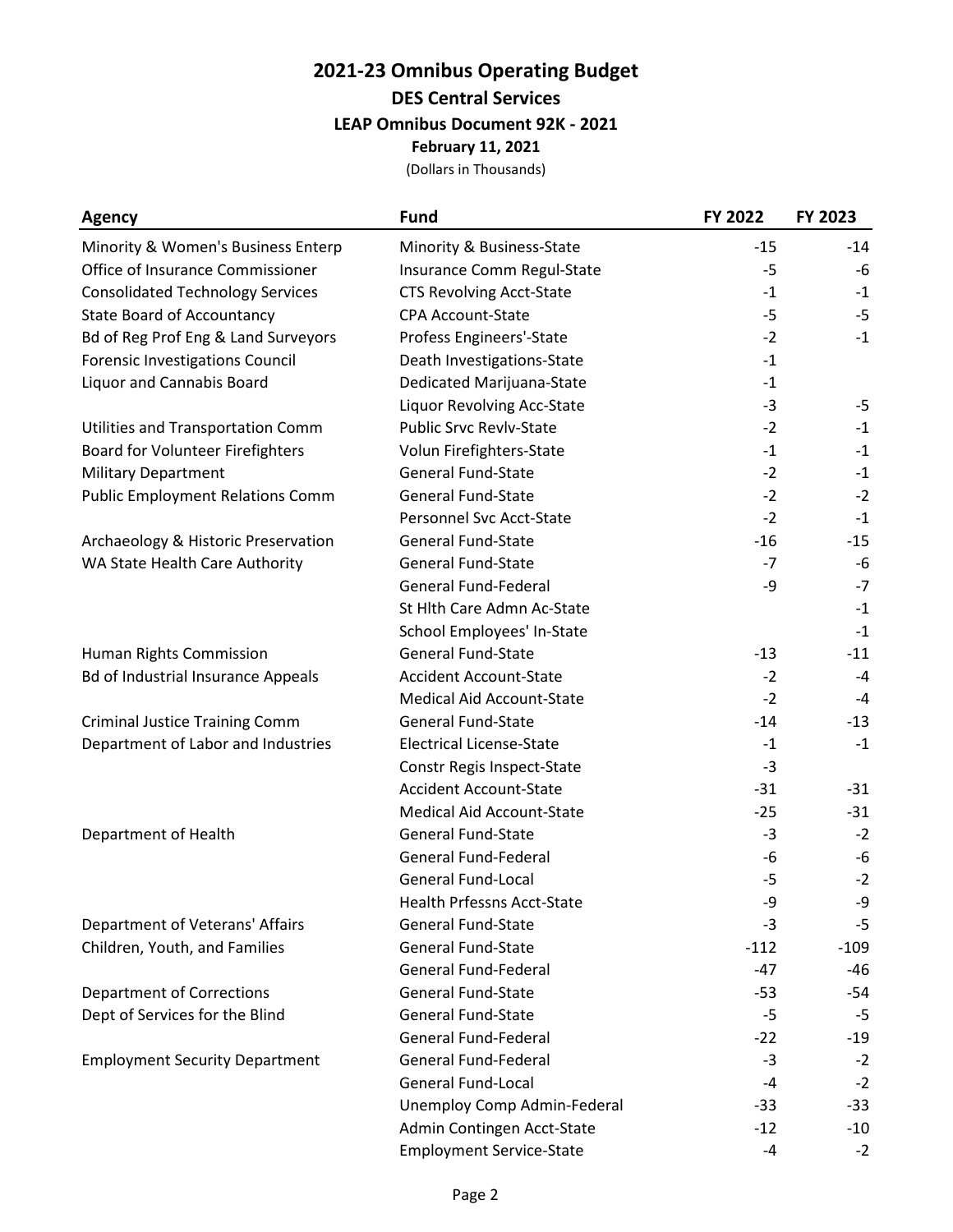## **2021-23 Omnibus Operating Budget DES Central Services LEAP Omnibus Document 92K - 2021**

**February 11, 2021**

| <b>Agency</b>                             | <b>Fund</b>                       | FY 2022 | FY 2023 |
|-------------------------------------------|-----------------------------------|---------|---------|
|                                           | Fam Med Lv Insurance-State        | $-2$    |         |
| Dept of Social and Health Services        | <b>General Fund-State</b>         | $-175$  | $-166$  |
|                                           | <b>General Fund-Federal</b>       | -68     | $-70$   |
| Columbia River Gorge Commission           | <b>General Fund-State</b>         | $-2$    | $-2$    |
|                                           | <b>General Fund-Local</b>         | $-2$    | $-2$    |
| Department of Ecology                     | <b>General Fund-State</b>         | $-2$    | $-1$    |
|                                           | Waste Reduct/Recycle-State        | $-1$    |         |
|                                           | <b>Water Quality Permit-State</b> | $-2$    | $-1$    |
|                                           | Radioactive Mixed-State           | $-1$    |         |
|                                           | <b>Model Toxics Oper-State</b>    | -8      | -9      |
| WA Pollution Liab Insurance Program       | Pollution Liab Insur-State        | $-5$    | -6      |
| <b>State Parks and Recreation Comm</b>    | Parks Renewal Acct-State          | $-4$    | $-5$    |
| <b>Recreation and Conservation Office</b> | <b>General Fund-State</b>         | $-5$    | $-3$    |
|                                           | <b>Recreation Resources-State</b> | -6      | $-5$    |
| Environ & Land Use Hearings Office        | <b>General Fund-State</b>         | -6      | $-5$    |
| <b>State Conservation Commission</b>      | <b>General Fund-State</b>         | $-4$    | $-5$    |
| Dept of Fish and Wildlife                 | <b>General Fund-State</b>         | $-30$   | $-27$   |
|                                           | Fish Wildlife Consv-State         | $-29$   | $-30$   |
| <b>Puget Sound Partnership</b>            | <b>General Fund-State</b>         | $-10$   | $-10$   |
|                                           | <b>General Fund-Federal</b>       | -5      | $-4$    |
|                                           | <b>Aquatic Lands Acct-State</b>   | $-2$    |         |
|                                           | <b>State Toxics Control-State</b> | $-2$    |         |
| Department of Natural Resources           | <b>General Fund-State</b>         | $-18$   | $-17$   |
|                                           | <b>General Fund-Federal</b>       | $-1$    | $-1$    |
|                                           | Forest Development-State          | -6      | -8      |
|                                           | ORV/NonHiwy Veh Acct-State        |         | $-1$    |
|                                           | Surveys & Maps Acct-State         | $-1$    |         |
|                                           | <b>Aquatic Lands Acct-State</b>   | $-2$    | $-1$    |
|                                           | Res Mgmt Cost Acct-State          | $-22$   | $-21$   |
|                                           | <b>Surface Mining Recl-State</b>  |         | $-1$    |
|                                           | Disaster Response-State           | $-1$    |         |
|                                           | Forest & Fish Suppt-State         | $-1$    | $-1$    |
|                                           | <b>Model Toxics Oper-State</b>    | $-1$    | $-1$    |
|                                           | <b>Agric College Trst-State</b>   | $-1$    |         |
| Department of Agriculture                 | <b>General Fund-State</b>         | $-3$    | $-4$    |
|                                           | <b>General Fund-Federal</b>       | $-3$    | $-2$    |
|                                           | <b>Aquatic Lands Acct-State</b>   | $-1$    |         |
|                                           | <b>State Toxics Control-State</b> | $-1$    |         |
| Washington State Patrol                   | <b>General Fund-State</b>         | $-18$   | $-17$   |
| Department of Licensing                   | <b>Business Professions-State</b> | $-4$    | $-2$    |
| <b>Public Schools</b>                     | <b>General Fund-State</b>         | -48     | $-46$   |